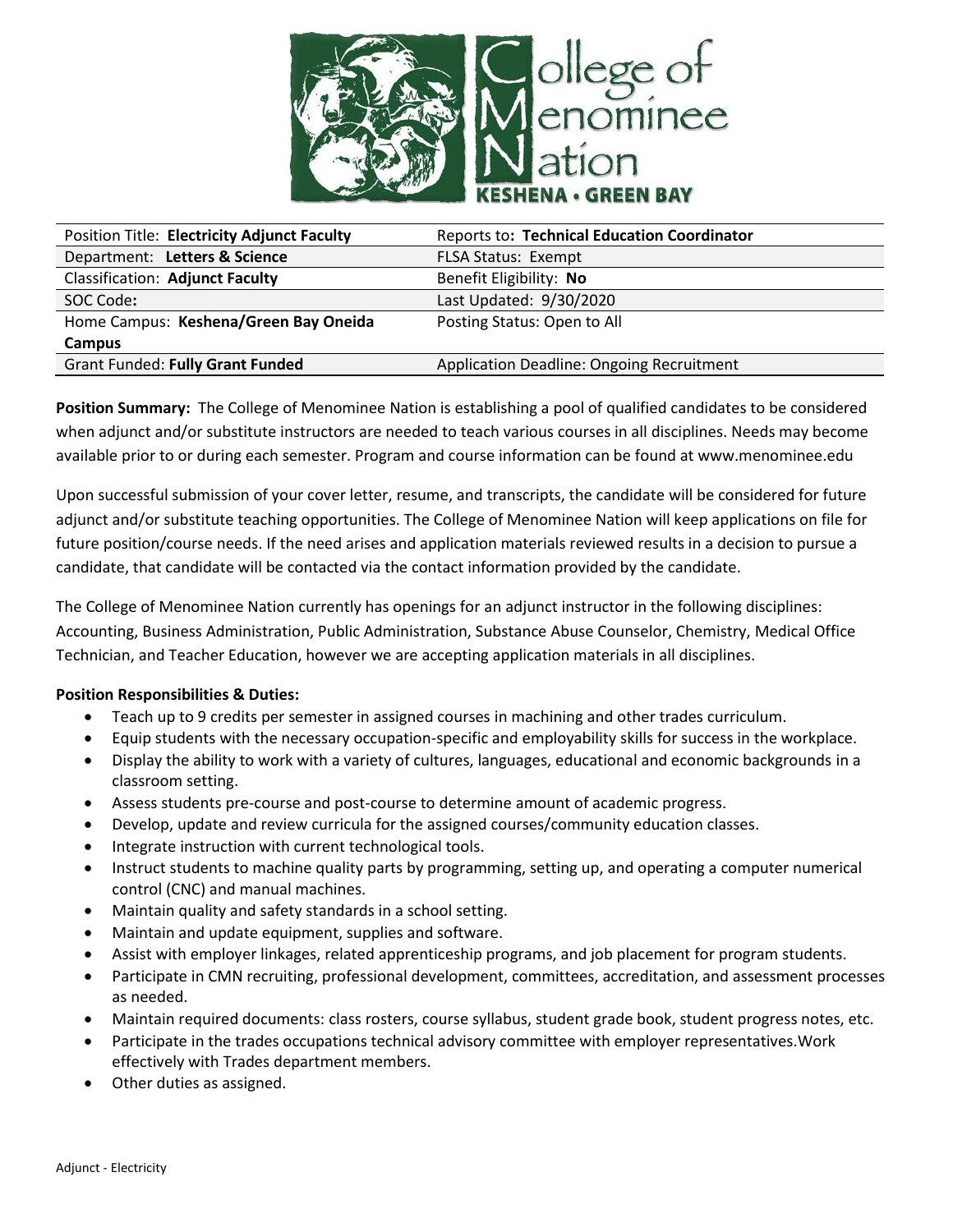**Minimum Qualifications-**To perform this job successfully, an individual must be able to perform each essential duty satisfactorily. The requirements listed below are representative of the knowledge, skill, and/or ability required. Reasonable accommodations may be made to enable individuals with disabilities to perform the essential functions**.**

- Must have a current license as a Journeyman Electrician or Master Electrician from the State of Wisconsin and five years direct occupational experience.
- At a minimum, the occupational experience must have occurred at least 1 year within the last 5 years.
- State of Wisconsin Electrical Construction Apprenticeship
- Occupational Experience to include: Journey-level Construction/Electrician and/or Inside Wireman
- Previous teaching experience with adult learners is desirable.
- Ability to work in a team environment.
- Ability to work non-standard hours including evenings and weekends

# **Desired Qualification:**

- Master Electrician licensure
- Recent, successful, post-secondary teaching experience in Electricity/Electronic courses.
- Online, remote, or virtual teaching experience.

# **Reporting to this Position:** N/A

### **Physical Demands & Work Environment:**

Physical demands are classified as Moderate - lifting no more than 50 pounds at a time with frequent lifting or carrying of objects weighing up to 25 pounds.

### **Work Environment**

The work environment characteristics described here are representative of those an employee encounters while performing the essential functions of this job. Reasonable accommodations may be made to enable individuals with disabilities to perform the essential functions.

-Performs teaching or instructing Functions - Frequently

-Exposure to office/class room environment - Frequently

-Exposure to shop or maintenance environment - Never

**Tools & Equipment Used: Multimeter, voltage tester, wire strippers, circuit finder, screwdrivers and nutdrivers,pliers, fish tape, tape measure, hammer, level, utility knife, electrical conduit.**

# **APPLICATION PROCESS**

A complete application includes:

- Letter of Interest
- Current Resume
- Completed CMN application form (available under job opportunities at [http://www.menominee.edu/careers\)](http://www.menominee.edu/careers)
- Copy of all college level transcripts (official transcripts required upon hired)
- Three professional letters of reference
- Copy of valid WI driver license
- Proof of relevant certificates or training
- Proof of Tribal enrollment status
- Proof of honorable or general military discharge paperwork (if applicable)